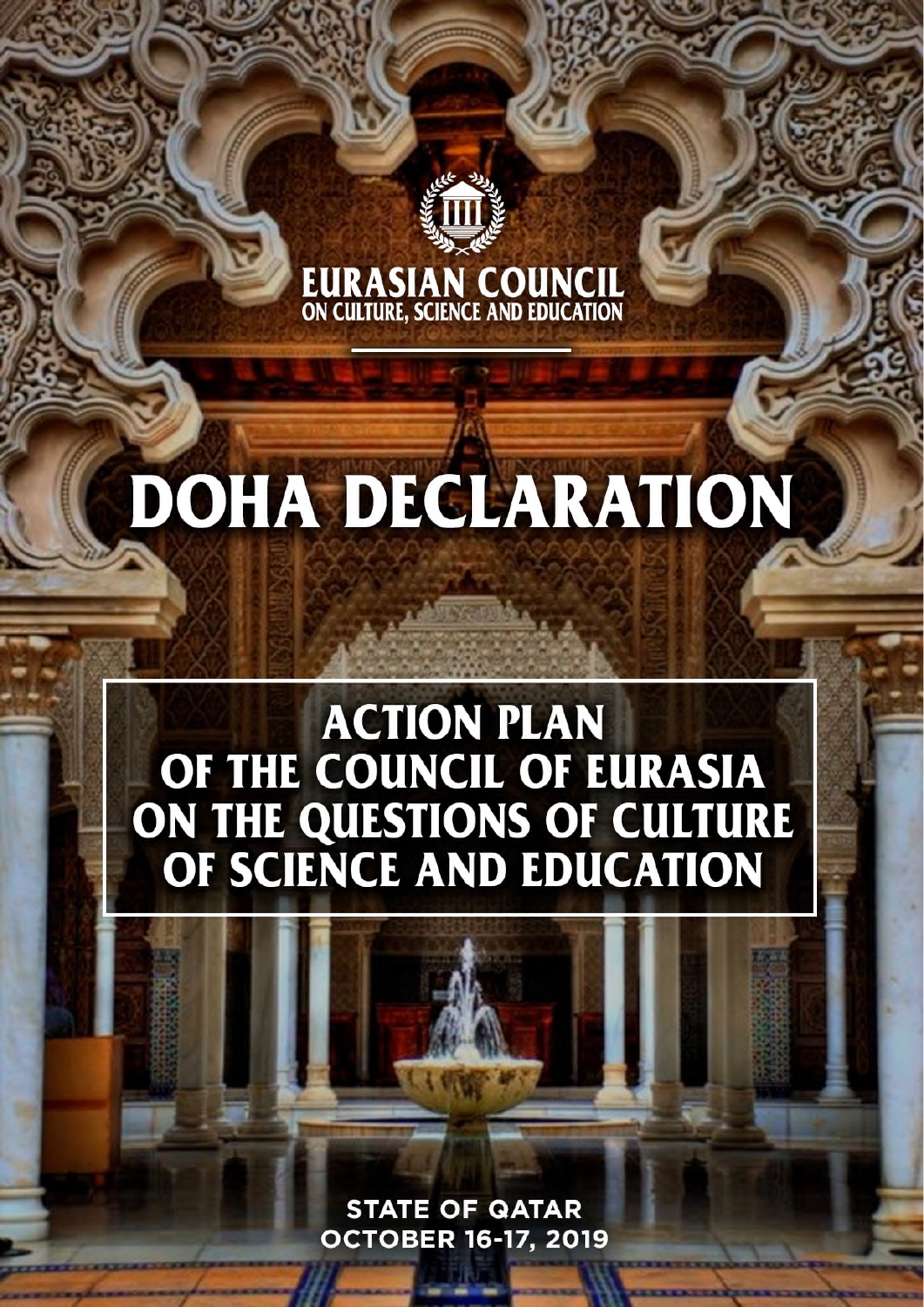

#### **DECLARATION**

#### **ACTION PLAN OF THE COUNCIL OF EURASIA ON THE QUESTIONS OF CULTURE OF SCIENCE AND EDUCATION**

#### **(Doha Declaration)**

Eurasia Council for Culture, Science and Education, convened in Doha, the capital city of Qatar, October 16-17, 2019 at its regular session,

**Recalling** on existing international legal acts on person rights, in particular on the "Universal Declaration of Human Rights" 1948, "International Covenant on Economic, Social and Cultural Rights "1966, "International Covenant on Civil and Political Rights", 1966, and the Rome Convention "On Cooperation of culture, science and education issues in Eurasia " in 2017,

**Considering** the importance of intangible cultural heritage as a factor in ensuring cultural diversity and guarantees of sustainable development, as emphasized in the Recommendation UNESCO Preservation of Folklore 1989, in the Universal Declaration UNESCO Cultural Diversity 2001 and in the Istanbul declaration 2002, adopted at the third Ministers of Culture Roundtable meeting,

**Recognizing** that the processes of globalization and social transformation, creating the conditions for the resumption of dialogue between communities, together with this the phenomenon of intolerance, sources of serious the threat of degradation, extinction and destruction that looms over cultural heritage, in particular as a result of a lack of funds for safeguarding such a heritage,

**Aware of** the universal desire to protect the intangible cultural heritage of mankind and experienced in connection with this common concern,

**Recognizing** that communities, in particular indigenous communities, groups and, in some cases, individuals play an important role in creating, safeguarding,

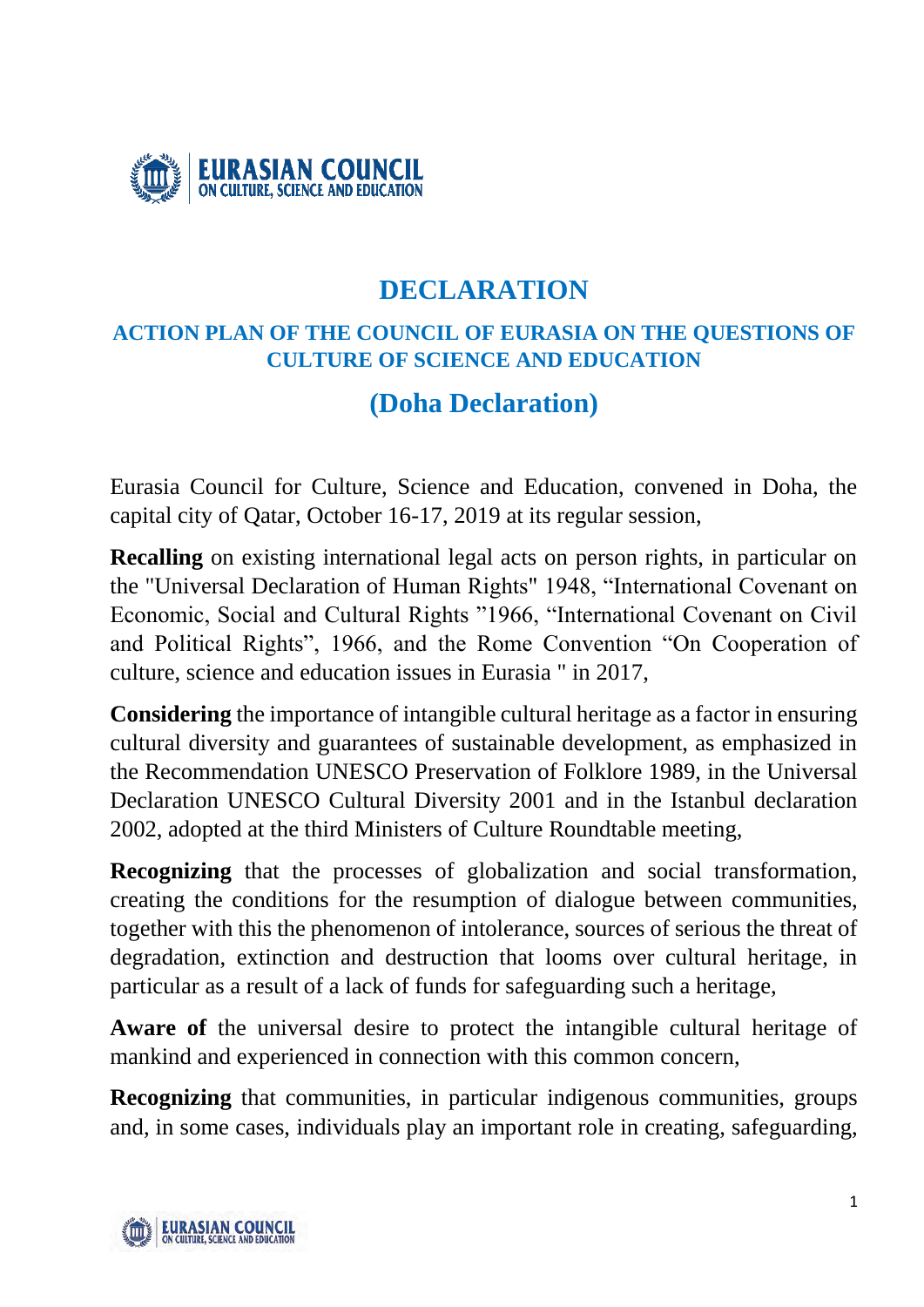preserving and restoring intangible cultural heritage, thereby enriching cultural diversity and fostering creativity person,

**Noting** the great importance of the work of the International Committee on issues of tourist attractiveness and sustainable tourism development, in the development of various acts and specific actions aimed at popularization of tourism and tourist attractiveness of various regions of the world, in particular the implementation of the Antalya Convention "On the popularization of objects of tourist attraction in the interests of sustainable development of communities, peoples and nations" 2017,

**Further noting** that there is currently no binding force of a multilateral legal act relating to protection intangible cultural heritage and promotion of special tourist attraction,

**Recalling** worldwide support by the artistic intelligentsia, cultural and art figures, various institutes of civil Society for the International Project of the World Festival-Competition of National Cultures and Arts "World Folk Vision",

**Based** on the priority of the inalienable rights of the individual to cultural identity, creative freedom, cultural activity, satisfaction of spiritual needs and familiarization with cultural values

**Affirming** the right of each people to independently develop and pursue its cultural policy, establish bilateral and multilateral cultural ties

**Recognizing** the equal dignity of national cultures of all peoples and seeking to facilitate their mutual enrichment with respect the identity of each of them,

**Taking** into account the spiritual needs and interests of citizens, living outside their national-state entities,

**Expressing** the desire to develop and strengthen friendships and cooperation between states and peoples in the field of culture,

**Supporting** the aspiration of artistic intelligentsia, figures culture and art to the preservation and development of creative contacts, protecting their social and professional interests,

**Considering** that cultural cooperation is intended to contribute the affirmation of universal values, the creation of conditions for ensuring social progress and civil consent, **Taking into account** the invaluable role of the intangible cultural

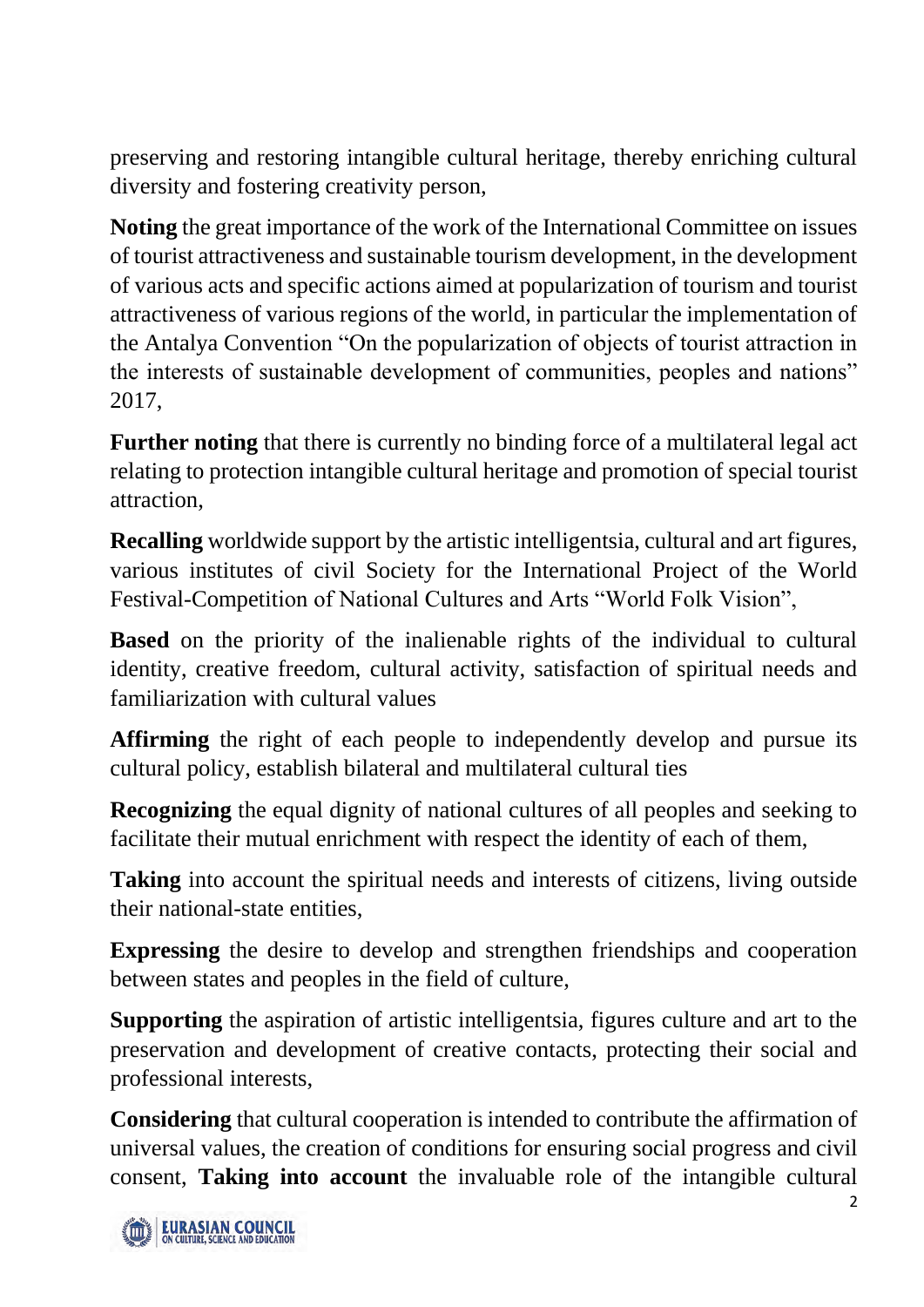heritage as a factor in rapprochement, exchanges and mutual understanding between people,

**Convinced** that the elimination of fair and equal economic relations is an important condition to the genuine and lasting peace and harmony among peoples,

**Recognizing** the important role that the Eurasian Council for Culture science and education continues to play in the cause of international cooperation and dissemination of culture and art,

solemnly proclaims this Declaration so that stakeholders, international organizations and civil society could be guided in its activities by its provisions in order to spread and strengthen culture in the new millennium, Adopts this Declaration on October 17, 2019.

Culture retains tremendous potential for shaping and strengthening civic identity, ensuring the unity of nations and nationalities, maintaining the unity of cultural and linguistic space.

Eurasia Council Action Plan on the Culture of Science and Education considered in this Declaration as a broad intersectional phenomenon covering such areas of public life as all kinds cultural activities, humanities, education, interethnic relations, support of national culture abroad, international humanitarian and cultural cooperation, and as well as education and self-education of citizens, enlightenment, development children and youth movement, the formation of information spaces of different countries.

To the most dangerous for the future of greater Eurasia possible manifestations of the humanitarian crisis include:

- decrease in the intellectual and cultural level of society;

- devaluation of generally recognized values and distortion of value reference points;

- the growth of aggression and intolerance, manifestations of antisocial behavior;

- deformation of historical memory, a negative assessment of significant periods of world history, the spread of a false notion of historical backwardness of some states;

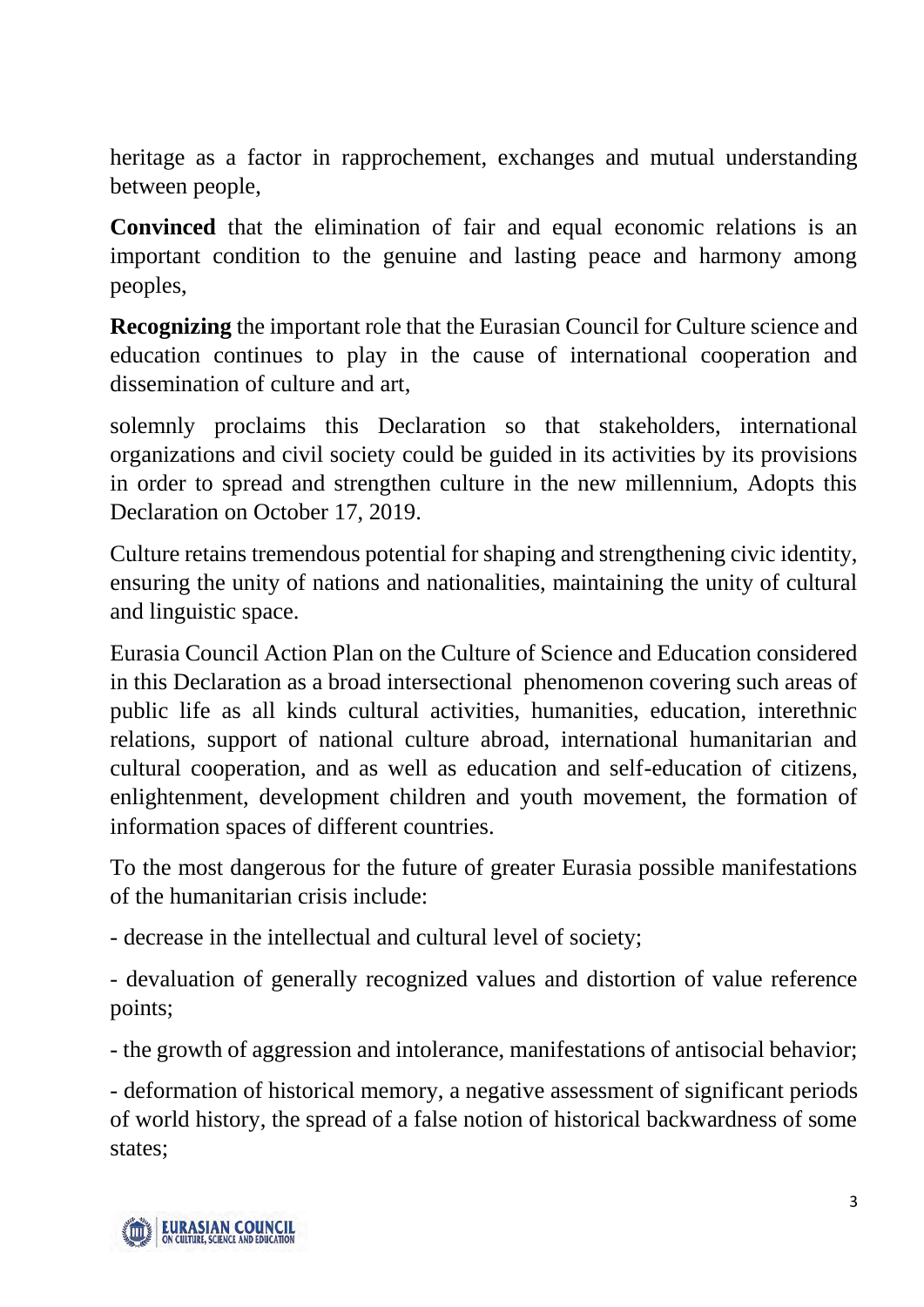- atomization of society - the breakdown of social ties (friendship, family, neighboring), the growth of individualism and neglect of the rights of others.

- erosion of traditional spiritual and moral values and weakening of the unity of multinational peoples of the world, through external cultural and informational expansion (including dissemination low-quality products of mass culture), propaganda permissiveness and violence, racial, national and religious intolerance, as well as the declining role of national languages in the world, unlawful attempts to falsify world history encroachment on cultural objects, review of the results of the Second World War.

#### **I. The main directions of the Action plan of the Council of Eurasia on issues of culture, science and education in the new millennium, are:**

- 1.1. Deepening international cooperation on cultural issues diversity, in particular regarding its connection with development and its impact on policymaking both nationally and internationally; intensification, in particular, of activities development of recommendations, analysis of the appropriateness of adoption international legal act on cultural diversity.
- 1.2. Respect and protection of traditional knowledge, in particular accumulated indigenous peoples, recognition of the role of traditional knowledge, especially in environmental and natural resources management resources, encouraging synergies between modern science and knowledge local population.
- 1.3. Promotion of work by definition, both nationally and international level of principles, norms and methods, as well as means, promoting public attention and forms cooperation most conducive to preserving and promoting cultural diversity.

1.4. Recognize and promote the possible contribution of the private sector to popularization of cultural diversity, tourist attraction, as well as facilitating the creation of conditions for dialogue between public and private sectors.

1.5. Promoting the sharing of knowledge and best practices in areas of cultural pluralism to help create heterogeneous societies of conditions for integration and participation in his life people and groups with different cultural roots.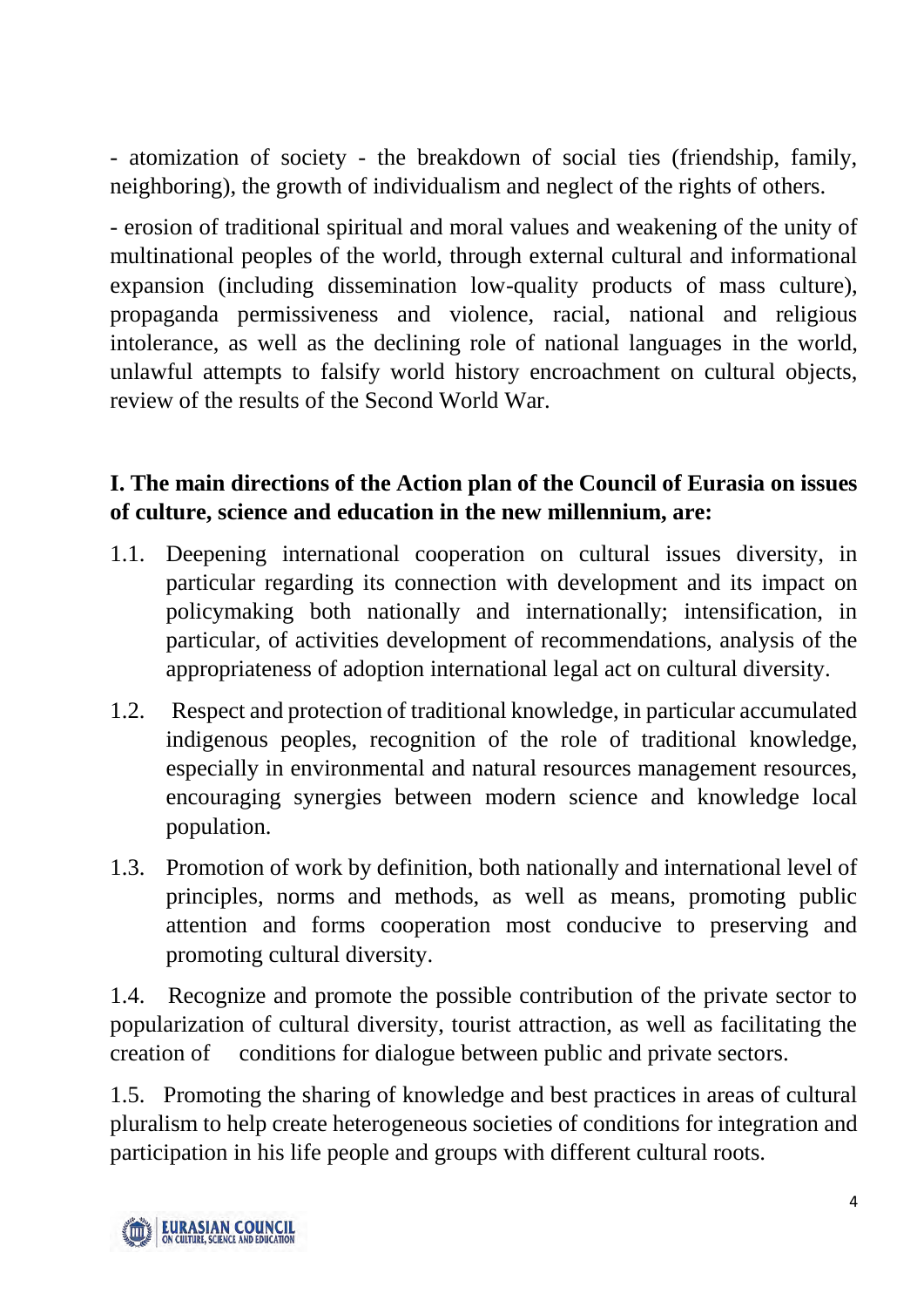1.6. A deeper understanding and clarification of the content of cultural rights as an integral part of human rights.

1.7. Assistance in actively involving various civilian societies groups to develop national conservation and promotion policies cultural diversity.

1.8. Preservation of the linguistic heritage of mankind and promotion selfexpression, creativity and the spread of ideas to the maximum possible number of languages.

1.9. Promoting linguistic diversity - while respecting mother tongue - at all levels of education wherever possible, and also learning several languages from a very young age.

1.10. Inclusion of traditional pedagogical approaches to preserve and optimize culture-specific communication and transmission knowledge methods.

1.11. Assisting in the creation or strengthening of cultural industries in developing countries and countries in transition and therefore assistance in developing the necessary infrastructures and in preparing relevant professionals, supporting the formation of viable local markets, expanding cultural access products of these countries to world markets and international distribution networks.

1.12. Promoting digital literacy technologies "and improving the skills of using new information and communications technology" that follows considered simultaneously as academic disciplines and how pedagogical tools that can increase the effectiveness of services in areas of education.

1.13. Fighting in close collaboration with competent institutions systems of the Eurasian Economic Cooperation Organization and other civil society institutions for overcoming the "digital gap" by helping to expand developing countries' access to new technologies, assisting them in the development of information technologies promoting local cultural products digitally and simplify for these countries access to global educational, cultural and scientific digital resources.

1.14. Promoting the production, conservation and distribution materials of various content through the media and global information networks, increasing role for these purposes public service radio and television broadcasting in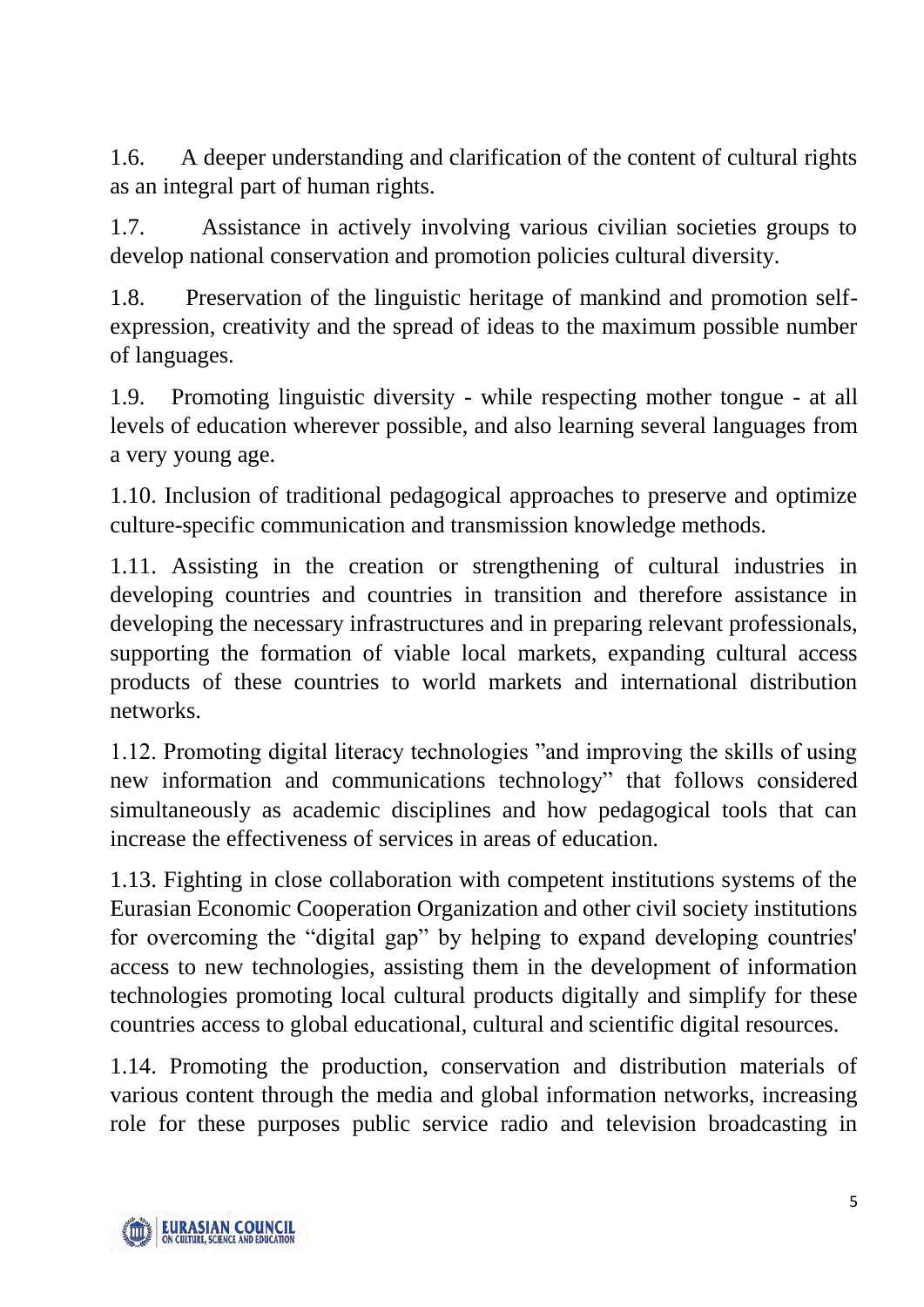manufacturing high-quality audiovisual production, in particular by promoting collaborative mechanisms to facilitate distribution of such products.

1.15. Development of policies and strategies for conservation and promotion cultural and natural heritage, in particular oral and intangible, the fight against illegal trade in goods and services cultural purpose.

1.16. Assistance in ensuring the mobility of creative workers, artists, researchers, scientists and mental workers labor, as well as in the development of programs and the establishment of international research collaboration along with efforts to preserving and enhancing the creative potential of developing countries and countries in transition.

1.17. Promotion of copyright and related rights for development of contemporary creativity and ensuring fair remuneration for creative work while protecting rights members of society for access to culture in accordance with article 27 Universal Declaration of Human Rights.

1.18. The expansion of linguistic diversity in cyberspace, as well as promoting universal access through global networks to any public domain information.

1.19. Assistance in the development of cultural policies, conducive to the implementation of the principles proclaimed in of this Declaration, including through the use of mechanisms operational support and / or the creation of the necessary regulatory framework in compliance with the international obligations of each interested parties.

1.20. Promoting through education awareness of the positive role cultural diversity and improvement for this purpose development school curricula and teacher training.

1.21. Promoting mutual understanding and trust between people through development and facilitation of exchanges in the field of culture, freer

movement and contacts between them both on an individual and on collective basis.

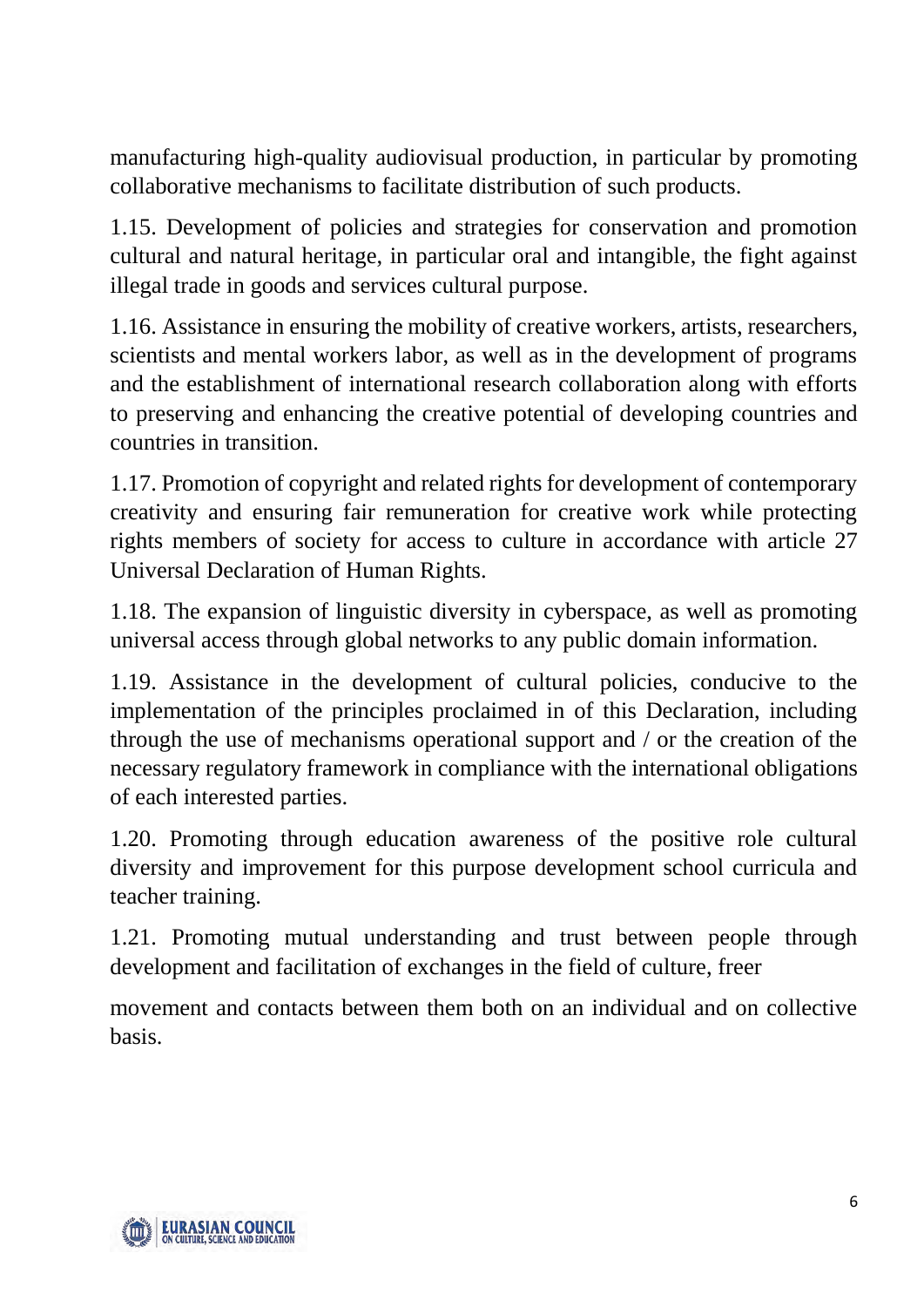#### **II. Objectives of the Action Plan of the Council of Eurasia on culture, science and education are:**

2.1. The formation of a harmoniously developed personality.

2.2. Strengthening the unity of the world community through priority cultural and humanitarian development.

2.3. Strengthening civic identity.

2.4. Creating conditions for the education of citizens.

2.5. Preservation of historical and cultural heritage and its use for upbringing and education.

2.6. Transmission from generation to generation values, norms and customs which are traditional for the world community.

2.7. Creating conditions for each person to realize his creative potential.

2.8. Providing citizens with access to knowledge, information and cultural values.

#### **III. The principles of the Action Plan of the Council of Eurasia on culture, science and education are:**

3.1. Creation and development of a single Eurasian cultural space (including linguistic, educational and informational).

3.2. Creating conditions for state and public support and protect the culture and languages of various peoples of the world.

3.3. Promoting the collaboration between national and local governments with civil society institutions.

#### **IV. Priority areas of the Action Plan of the Council of Eurasia on issues of culture, science and education, are:**

4.1. Strengthening and expanding the influence of national cultures in society.

4.2. Creation, preservation of a single Eurasian cultural space as a factor of national security and territorial integrity various states of greater Eurasia.

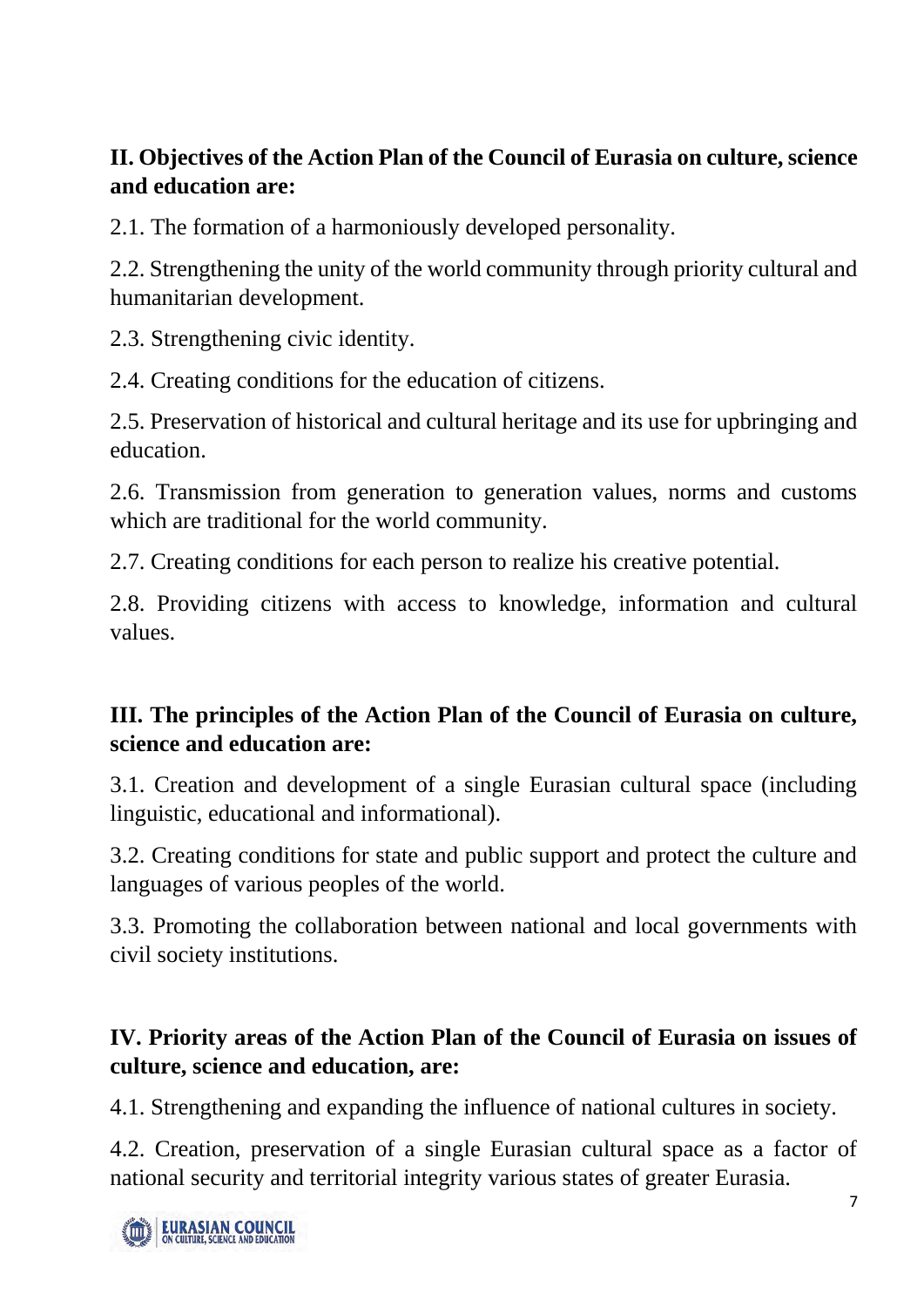4.3. Revitalization of cultural potential of territories and smoothing regional imbalances; enhancing the role of civil society as subjects of cultural policy.

4.4. Raising the social status of the family as a public institution, providing education and transmission from generation to generation values and norms traditional for various civilizations.

4.5. Promoting the formation of a harmoniously developed personality who is capable to participate actively in the implementation of national cultural policy in different countries.

4.6. Preservation of cultural heritage and creation of conditions for culture development.

4.7. Formation of a model of a unified cultural policy of Greater Eurasia.

#### **V. In order to strengthen and expand the influence of culture in various States are implementing the Action Plan of the Council of Eurasia on culture, science and education, aimed at:**

5.1. The development of international, border and interregional cultural cooperation.

5.2. Countering the distortion of world history and the revision of views on the history of different states, their role and place in world history.

5.3. Harnessing the cultural potential of countries and territories in interests of multilateral international cooperation.

5.4. Promotion of the international image of various countries of Eurasia as countries with traditional and dynamically developing modern cultures, including through promotion national films, literature and music in foreign states.

5.5. Protection in international organizations and foreign states the rights of different peoples to the preservation of traditional spiritual and moral values.

5.6. Popularization of tourist attraction through participation Stakeholders in the development and support of the World List objects of special tourist attraction.

5.7. Enhanced collaboration of professional scientific and cultural communities, institutions and organizations in the implementation of joint study and

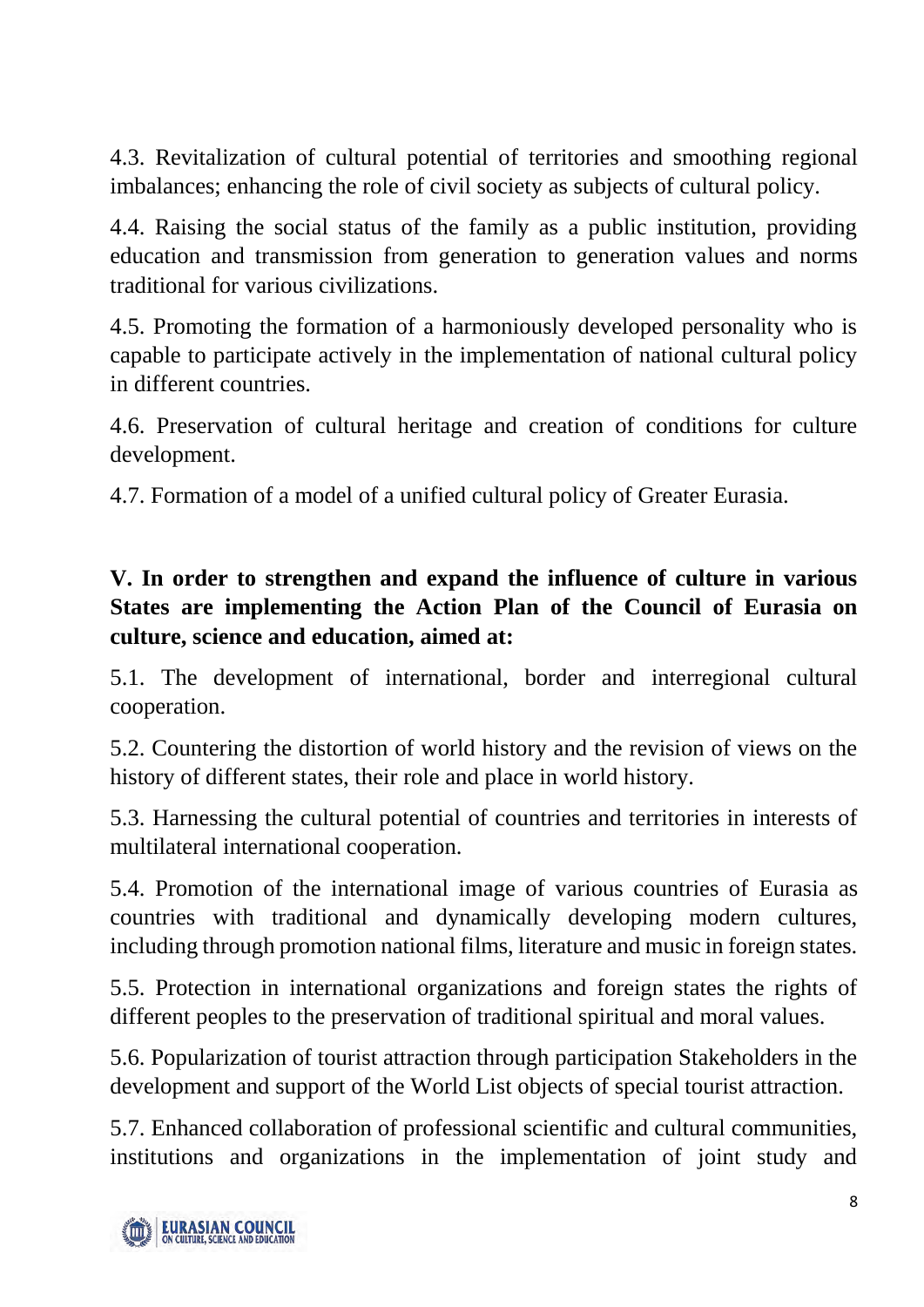presentation projects national culture, history, literature in foreign countries, and also in the field of education and implementation of joint creative projects.

5.8. Assistance to organizations of compatriots living behind abroad, in the implementation of projects aimed at preserving and developing national spiritual, cultural and linguistic environment.

5.9. Using the power of Internet sites and social networks to presentation of national culture, art and creativity of peoples Eurasia.

5.10. Providing foreign readers from various countries, a wide access to the national press and contemporary literature.

5.11. Contributing to increased collaboration between national and local cultural organizations with cultural organizations of foreign countries.

#### **VI. In order to enhance the cultural potential of local (national) territories and regional smoothing imbalances, the Action Plan provides:**

6.1. Assistance in equalizing regional imbalances in levels security of cultural facilities, financing and conditions accessibility of cultural goods for the general population.

6.2. Promoting the development of cultural and tourism potentials territories with ethno cultural diversity and specificity.

6.3. Assistance in developing brands of territories and creating conditions for development of internal, entry, including cognitive, ethnic and pilgrim tourism.

6.4. Assistance in the development and implementation of support programs cultural infrastructure of small towns and rural settlements, contributing to the development of urban and rural cultural environments.

6.5. Promoting cultural potential through preparation and holding of international events of the World festival-contest of National Cultures and Arts "World Folk Vision. "

6.6. Assistance in the promotion, popularization and promotion of activities artists and civil society institutions in the field of science, technology, education, culture, tourism, literature, art, media, humanitarian development, international

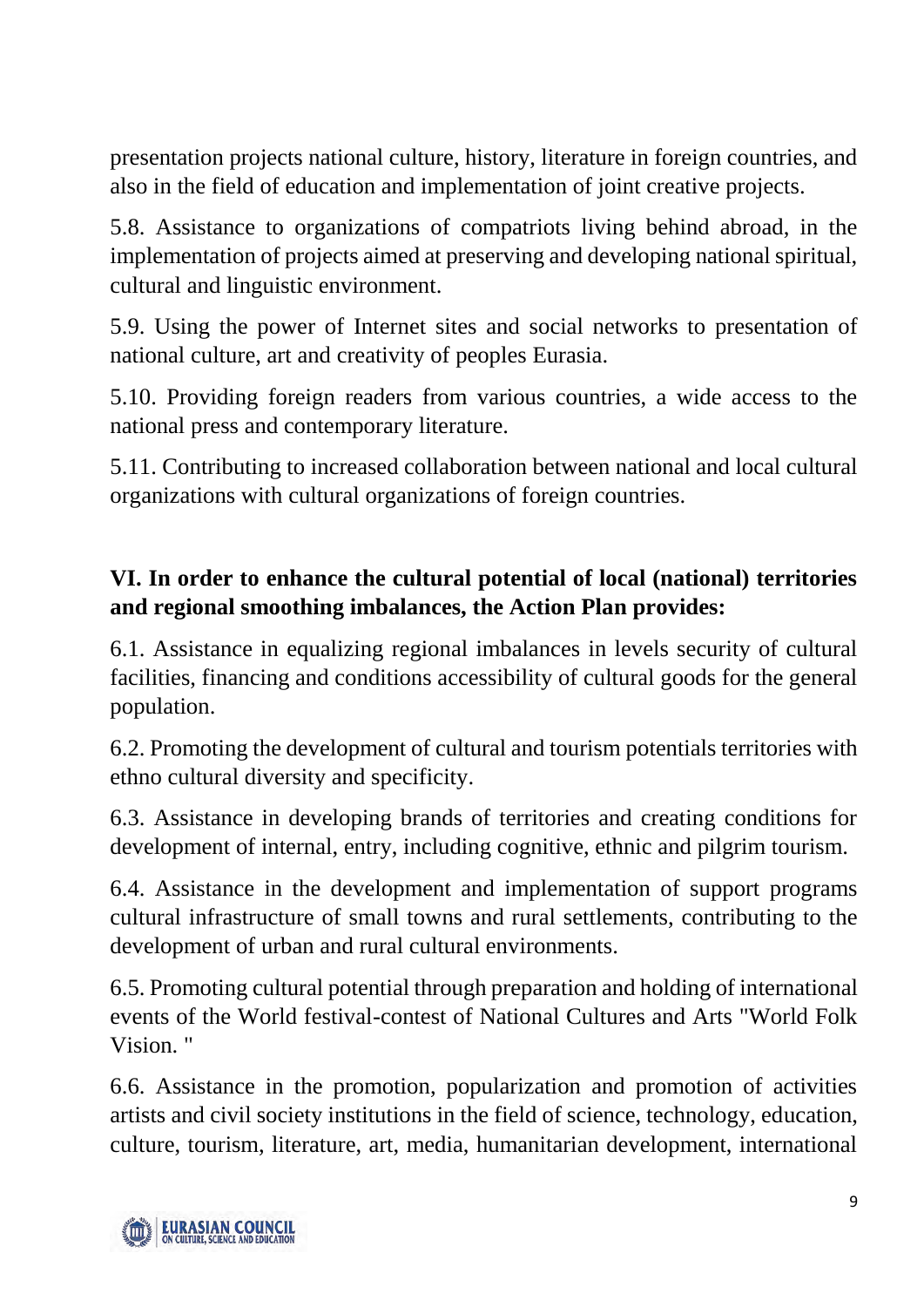cooperation by organizing and conducting the complex international (national, local) events (ceremonies) World Culture and Arts Award "World Folk Vision".

6.7. Formation of a sense of ownership of the territory to ensure rootedness and continuity of generations.

6.8. Providing local people with jobs in the field of culture, as well as the development of crafts and creative industries.

6.8. Touring activities aimed at leveling access opportunities for residents of different regions to cultural goods.

#### **VII. In order to promote the role of civil society institutions societies as subjects of cultural policy, Action Plan involves:**

7.1. Promoting the role of trade unions, associations and self-organization of professional and creative communities, public councils under the authorities.

7.2. Promoting the role of expert councils and public expertise in the process of selection and decision-making on issues related to supporting creative activities.

7.3. Promoting and encouraging cultural participation activities of civil society institutions representing interests and rights of cultural policy objects.

7.4. Using innovative information and communication technology to increase accessibility to the cultural goods, objects of cultural heritage, creative products industries.

#### **VIII. In order to increase the social status of the family as public institution providing education and transfer from generation to generation of traditional values, the Action Plan involves:**

8.1. Promoting the establishment of family education traditions, approval in the public mind of traditional family values, increasing the social status of the family, social prestige of large families, dialogue between generations on a scale society.

8.2. Creating the conditions for educating and advising parents on legal, economic, medical, psychological, pedagogical and other issues of family education.

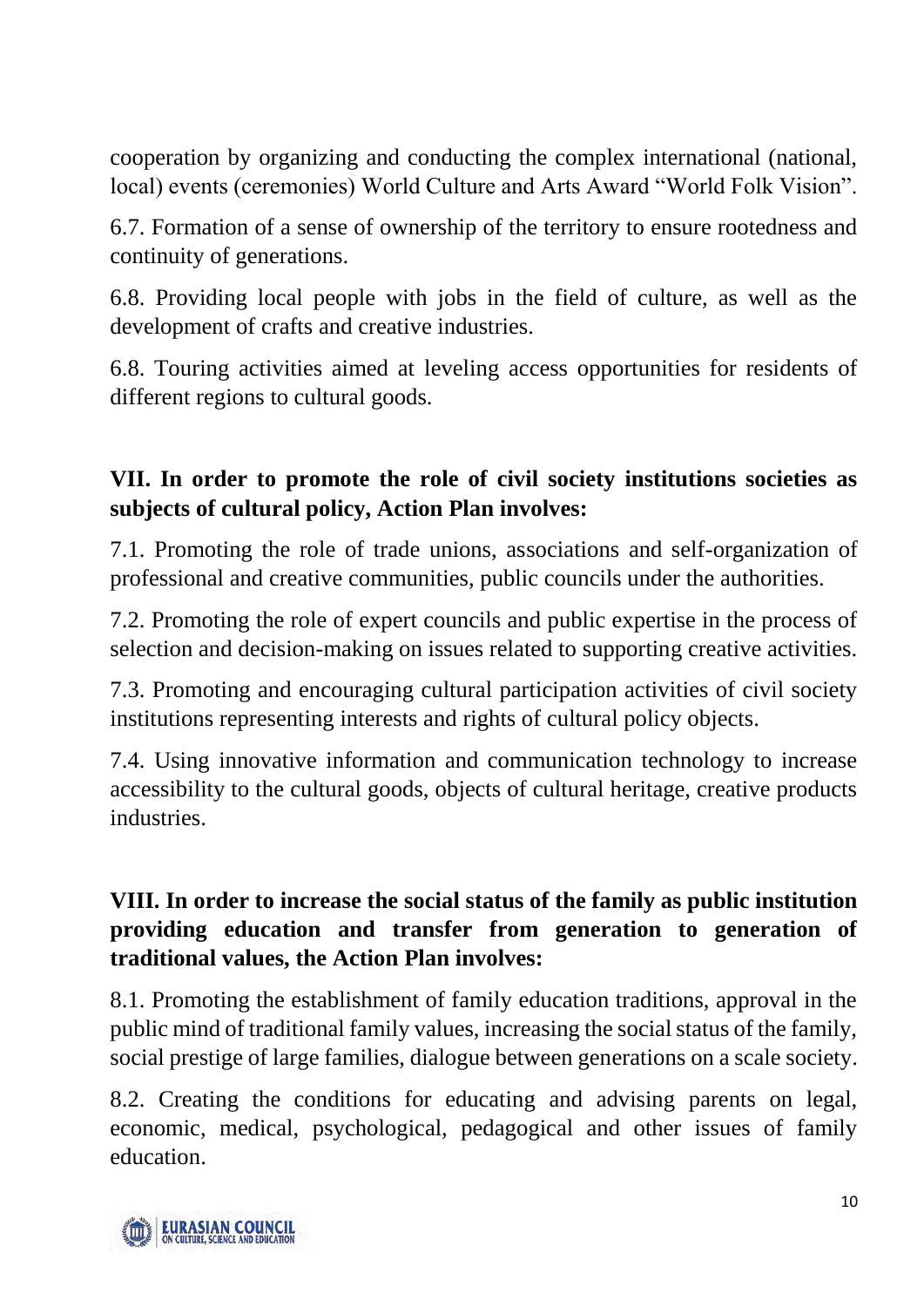8.3. Assistance in teaching foundations in educational organizations of family culture;

8.4. Popularization of the internal cognitive and pilgrimage family tourism.

8.5. Incentive, including through a system of discounts and benefits, family visits to museums, theaters and other cultural institutions.

8.6. Stimulating and popularizing the study of family and gender history, in including by examining archival documents.

8.7. Creating incentives for family creativity in both amateur and professionally, popularizing family dynasties in culture.

#### **IX. In order to promote the formation of harmoniously developed a person who is able to actively participate in the implementation national cultural policy, the Action Plan involves:**

9.1. Creation of conditions and opportunities for comprehensive development, creative self-realization, continuity of education.

9.2. Facilitating the acquisition of diverse competencies; support value-oriented upbringing, education, cultural activities;

9.3. Creation of conditions and incentives for improving knowledge of the native literary language, history, development of the ability to understand and appreciate art and culture.

9.4. Improvement and development of successful forms and methods of work on patriotic education of citizens, taking into account dynamically changing situation, age characteristics of citizens and the need for an active interdepartmental, intersectoral interaction and public-state partnership, development scientific and methodological support of patriotic education citizens.

9.5. Creation of conditions for involving youth in volunteer movements, familiarization with history, culture, perpetuation of the memory of the dead, restoration and archaeological work, the study of folklore and folk art.

9.6. Implementation of educational, patriotic work among youth, including on the basis of museums, multifunctional cultural centers, club institutions.

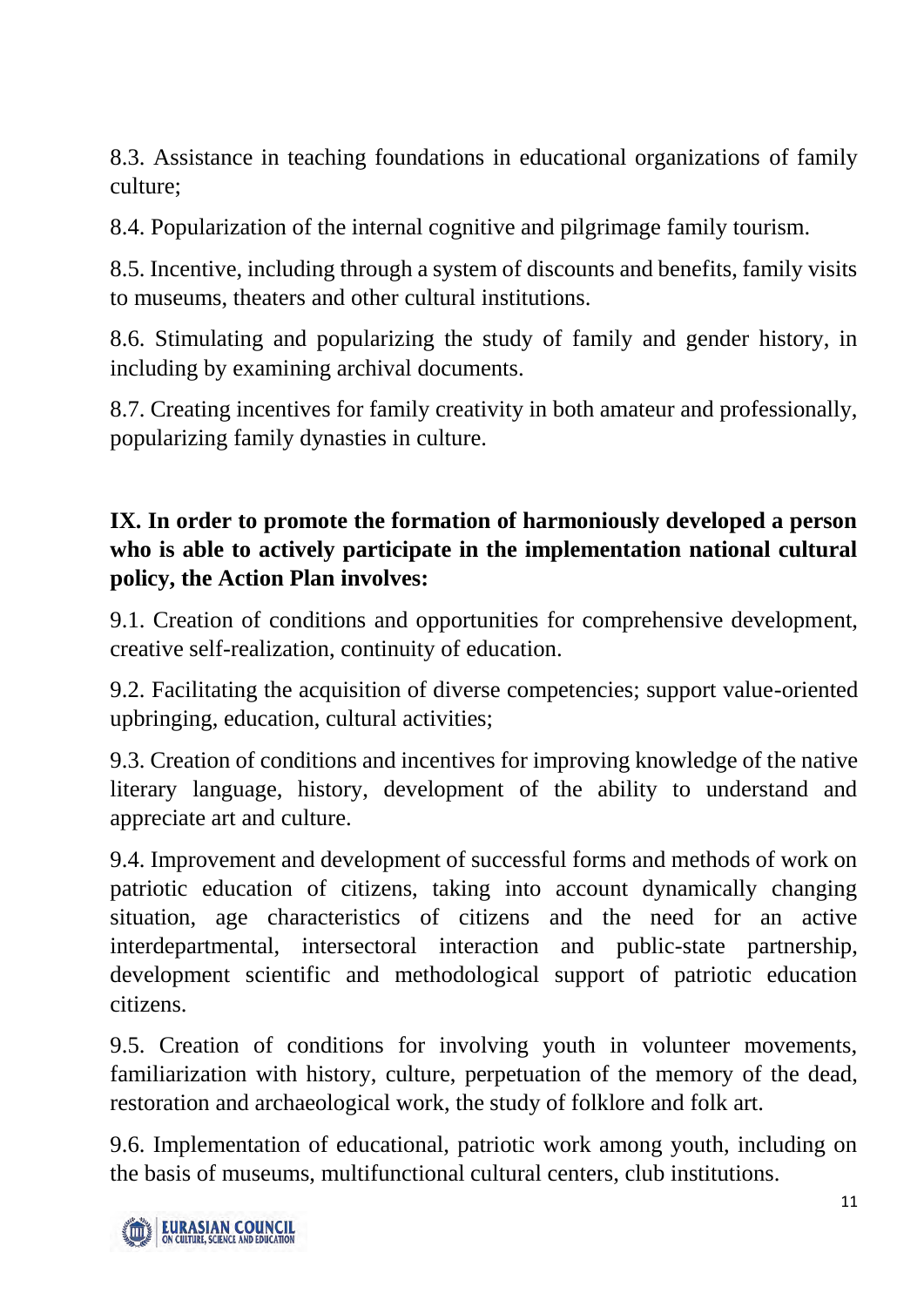9.7. Assistance in the study and popularization, including through media projects, stories, cultures, including true military history, the history of the peoples of the world.

9.8. Assistance in the development of a network of educational organizations additional education of children (children's art schools by type arts).

9.9. Formation of information literacy of citizens, including by improving the quality of materials and information posted in the media and information and telecommunications network "Internet".

9.10. Enhancing the ethical and aesthetic value of distributed national television and radio stations products.

9.11. Support for the development of organizations in the field of bookselling and distribution of print media.

9.12. Formation of a single Eurasian information space knowledge based on digitized book, archival, museum funds, collected in an electronic library and national electronic archives in various fields of knowledge and fields of creative activity.

9.13. Promoting the creation of the Eurasian electronic conservation system information, including resources in the information and telecommunication network "Internet".

#### **X. In order to promote the preservation of cultural heritage and the creation of conditions for the development of culture, the Action Plan involves:**

10.1. Taking action within their area of competence for the possible legislative and incentive to attract private capital in culture, including construction and repair cultural objects, restoration and restoration of cultural objects heritage to support educational and enlightenment projects.

10.2. Stimulating the interest of individuals and legal entities in the preservation of cultural heritage when transferring them to use (rental) and property.

10.3. Promote the responsibility of users and owners of cultural heritage for violation of requirements national legislation on the protection of cultural objects

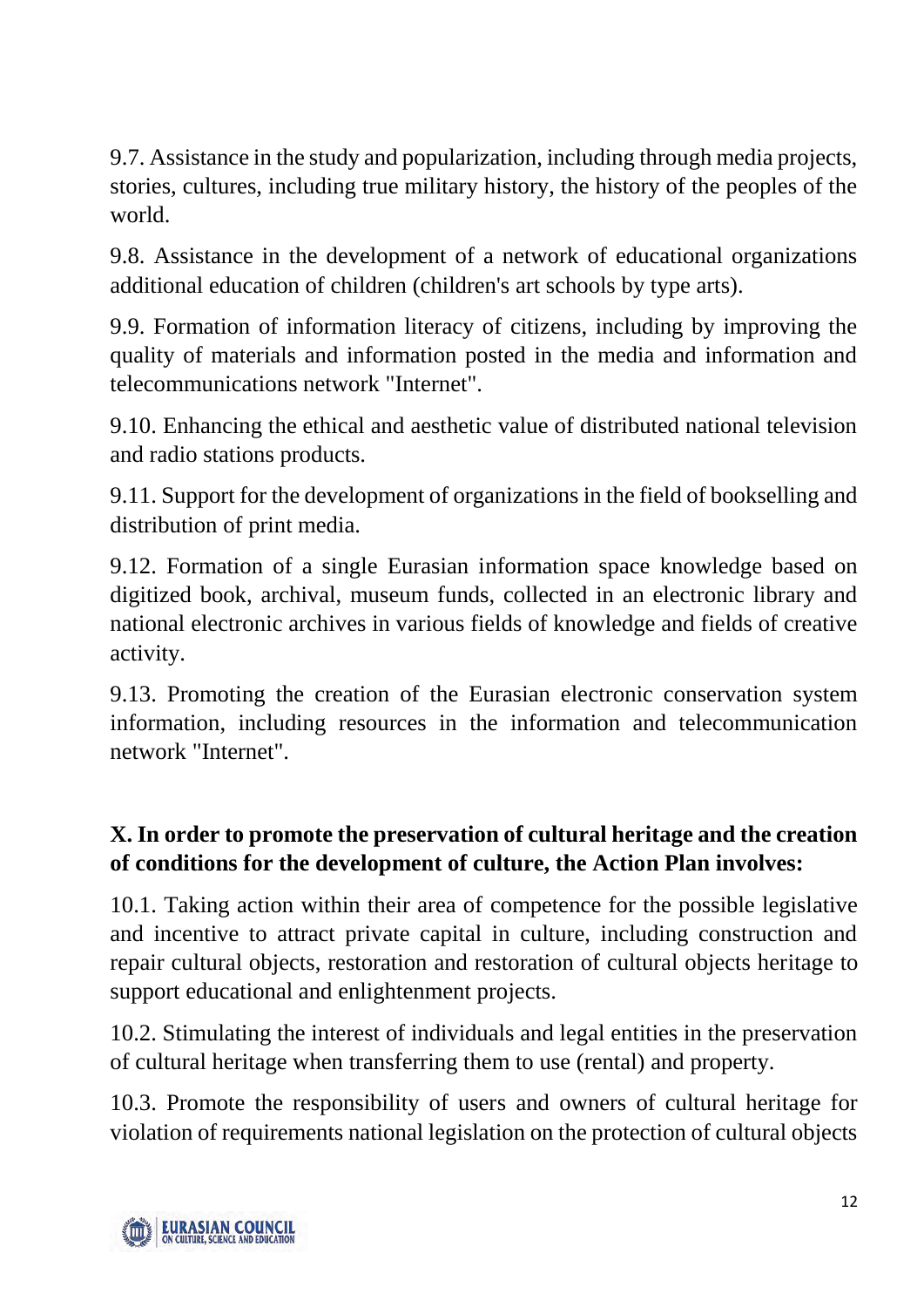fifteen heritage, including gratuitous seizure (confiscation) located in their ownership of the facility or unilateral termination of the contract use (rental).

10.4. Contributing to the creation of additional implementation mechanisms public-private partnership projects in the field of protection cultural heritage, including through the creation of historical and cultural nature reserves, the management of which is possible on the basis of concession agreements, in order to attract additional resources for conservation and improvement of historical and cultural territories and development of cultural tourism.

10.5. Promoting public oversight and monitoring cultural heritage sites condition.

10.6. Promoting the development of regional cultural heritage sites conservation programs, including inventory, public control, condition monitoring, restoration of cultural heritage objects and development of their projects territories and protection zones.

10.7. Promotion of cultural heritage, including among young people.

10.8. Preservation of traditions and creation of conditions for the development of all kinds of folk art and creativity, support for folk art crafts.

10.9. Promoting the development of a vocational education system (including in the field of academic music, opera and ballet, Drama Theater), providing high professional international level and competitiveness of performers level.

10.10. Contributing to the improvement of the training system and enhancement qualifications of specialists in the field of culture (including specialists bodies for the protection of historical and cultural monuments), education, mass communications.

10.11. Promoting the development of the material and technical base of the musical cultures, including the conversion of old and the construction of new specialized acoustic concert halls with large capacity to increase the costeffectiveness of concert activities.

10.12. Promoting touring activities in the field of academic music art.

10.13. Promoting the promotion of movie networks in major cities and small towns.